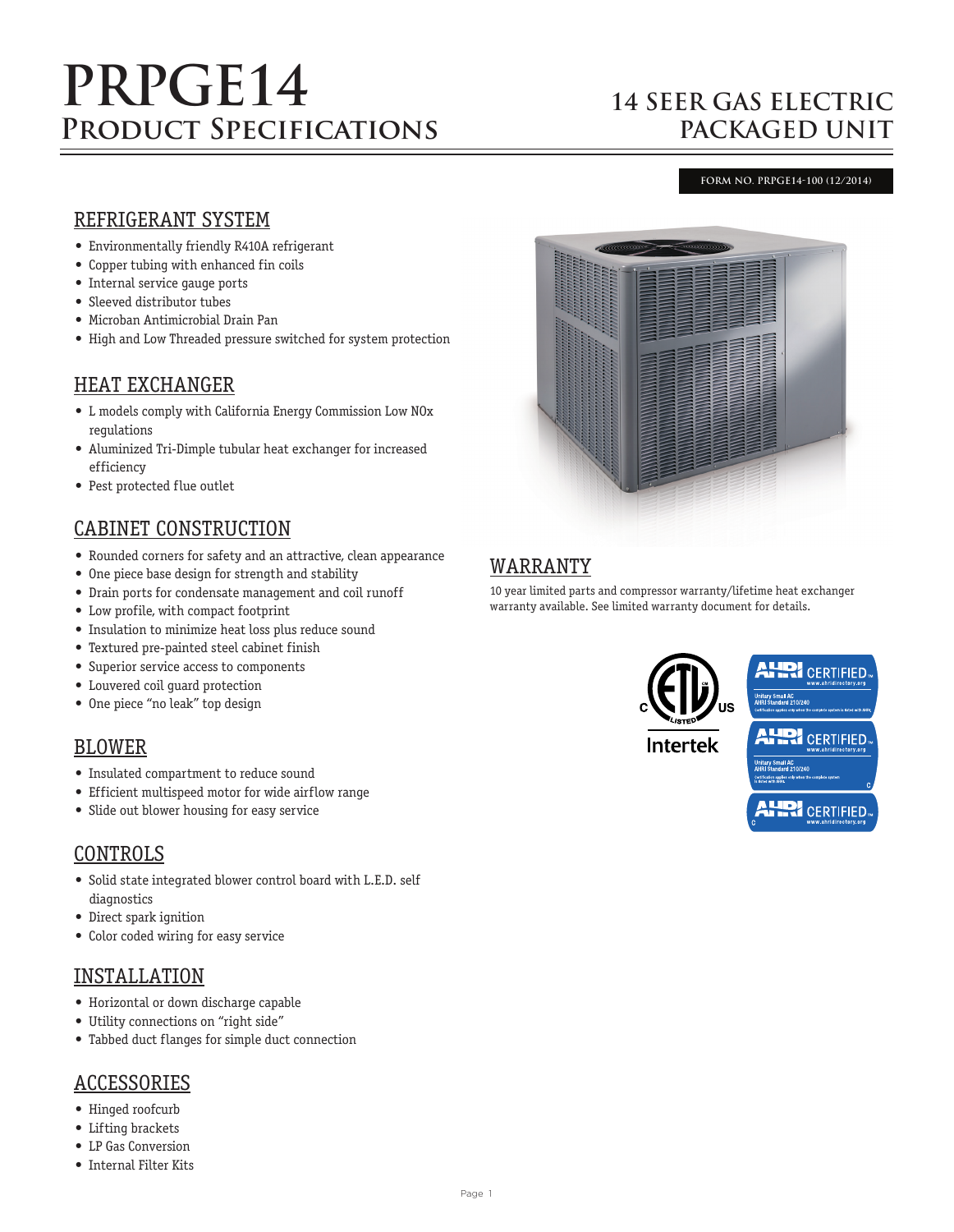

# ELECTRICAL AND PHYSICAL DATA

| Model             | Voltage | Phase | Hz | Min Volts<br>@ | <b>MCA</b> | <b>Max</b><br>Fuse/<br><b>HACR</b> | Compressor |            | Condenser<br>Motor |     | Blower Motor   |            | <b>Exhaust Motor</b> |      | Refrig.<br>Charge | Weight<br>(lbs.) |
|-------------------|---------|-------|----|----------------|------------|------------------------------------|------------|------------|--------------------|-----|----------------|------------|----------------------|------|-------------------|------------------|
|                   |         |       |    | 60 hz          |            | <b>Breaker</b>                     | <b>RLA</b> | <b>LRA</b> | <b>RLA</b>         | HP  | <b>RLA</b>     | <b>HP</b>  | <b>RLA</b>           | HP   | (oz.)             |                  |
| PRPGE1424-054(L)P |         |       |    |                | 16.7       | 25                                 | 11.2       | 60.8       |                    |     |                |            |                      |      | 70                | 352              |
| PRPGE1424-072(L)P |         |       |    |                |            |                                    |            |            |                    |     |                | 1.7<br>1/4 |                      |      |                   | 358              |
| PRPGE1430-054(L)P |         |       |    |                |            | 18.7                               | 12.8       | 64         | 1/6<br>1.0         |     |                |            |                      |      | 77                | 364              |
| PRPGE1430-072(L)P |         |       |    |                |            |                                    |            |            |                    |     |                |            |                      | 370  |                   |                  |
| PRPGE1436-054(L)P |         |       |    |                |            | 30 <sup>°</sup>                    |            |            |                    |     |                |            |                      |      | 79                | 377              |
| PRPGE1436-072(L)P |         |       |    |                | 20.6       |                                    | 14.1       | 72.2       |                    |     | $\overline{2}$ | 1/3        |                      | 1/50 |                   | 383              |
| PRPGE1436-090(L)P | 208-230 | 1     | 60 | 197            |            |                                    |            |            |                    |     |                |            | 0.22                 |      |                   | 389              |
| PRPGE1442-072(L)P |         |       |    |                | 24.4       |                                    | 15.9       | 85         |                    | 1/4 | 2.8            | 1/3        |                      |      | 84                | 454              |
| PRPGE1442-090(L)P |         |       |    |                |            | 40                                 |            |            |                    |     |                |            |                      |      |                   | 460              |
| PRPGE1448-108(L)P |         |       |    |                | 26.9       |                                    | 17.9       | 96         | 1.7                |     | 2.8            | 1/2        |                      |      | 82                | 470              |
| PRPGE1448-126(L)P |         |       |    |                |            |                                    |            |            |                    |     |                |            |                      |      |                   | 476              |
| PRPGE1460-108(L)P |         |       |    |                |            | 60                                 | 23.7       | 152.5      |                    |     |                | 1.0        |                      |      | 125               | 507              |
| PRPGE1460-126(L)P |         |       |    |                | 38.9       |                                    |            |            |                    |     | 7.6            |            |                      |      |                   | 513              |

## PERFORMANCE

|                   |                                              |             | <b>COOLING</b> |                                        |            |            |                    |                    |                      |              |  |
|-------------------|----------------------------------------------|-------------|----------------|----------------------------------------|------------|------------|--------------------|--------------------|----------------------|--------------|--|
| <b>MODEL</b>      | <b>Rated AHRI</b><br>Capacity<br><b>Btuh</b> | <b>SEER</b> | EER            | <b>Rated Sensible</b><br>Capacity Btuh | <b>CFM</b> | Input BTUH | <b>Output BTUH</b> | Efficiency<br>AFUE | Temp Rise<br>Range F | Sound<br>dBA |  |
| PRPGE1424-054(L)P |                                              |             |                |                                        |            | 54,000     | 43,800             |                    | $30 - 60$            |              |  |
| PRPGE1424-072(L)P | 22,600                                       |             |                | 16,500                                 | 800        | 72,000     | 58,400             |                    | $40 - 70$            |              |  |
| PRPGE1430-054(L)P | 28,400                                       |             |                | 20,700                                 | 1000       | 54,000     | 43,800             | 81%                | $30 - 60$            |              |  |
| PRPGE1430-072(L)P |                                              |             |                |                                        |            | 72,000     | 58,400             |                    | $40 - 70$            |              |  |
| PRPGE1436-054(L)P |                                              |             |                |                                        |            | 54,000     | 43,800             |                    | $30 - 60$            |              |  |
| PRPGE1436-072(L)P | 34,000                                       |             |                | 25,800                                 | 1200       | 72,000     | 58,400             |                    | $35 - 65$            |              |  |
| PRPGE1436-090(L)P |                                              | 14.0        | 11.0           |                                        |            | 90,000     | 72,900             |                    | 40-70                | 78           |  |
| PRPGE1442-072(L)P | 40,000                                       |             |                |                                        |            | 72,000     | 58,400             |                    | $30 - 60$            |              |  |
| PRPGE1442-090(L)P |                                              |             |                | 30,000                                 | 1400       | 90,000     | 72,900             |                    | 40-70                |              |  |
| PRPGE1448-108(L)P |                                              |             |                |                                        |            | 108,000    | 87,500             |                    | 40-70                |              |  |
| PRPGE1448-126(L)P | 46,000                                       |             |                | 35,000                                 | 1600       | 126,000    | 102,100            |                    | $45 - 75$            |              |  |
| PRPGE1460-108(L)P |                                              |             |                |                                        |            | 108,000    | 87,500             |                    | $40 - 70$            |              |  |
| PRPGE1460-126(L)P | 57,000                                       |             |                |                                        | 41,600     | 1800       | 126,000            | 102,100            |                      | 45-75        |  |

*\*Certified in accordance with Unitary Air Conditioner Certification Program, which is based on AHRI Standard 210/240*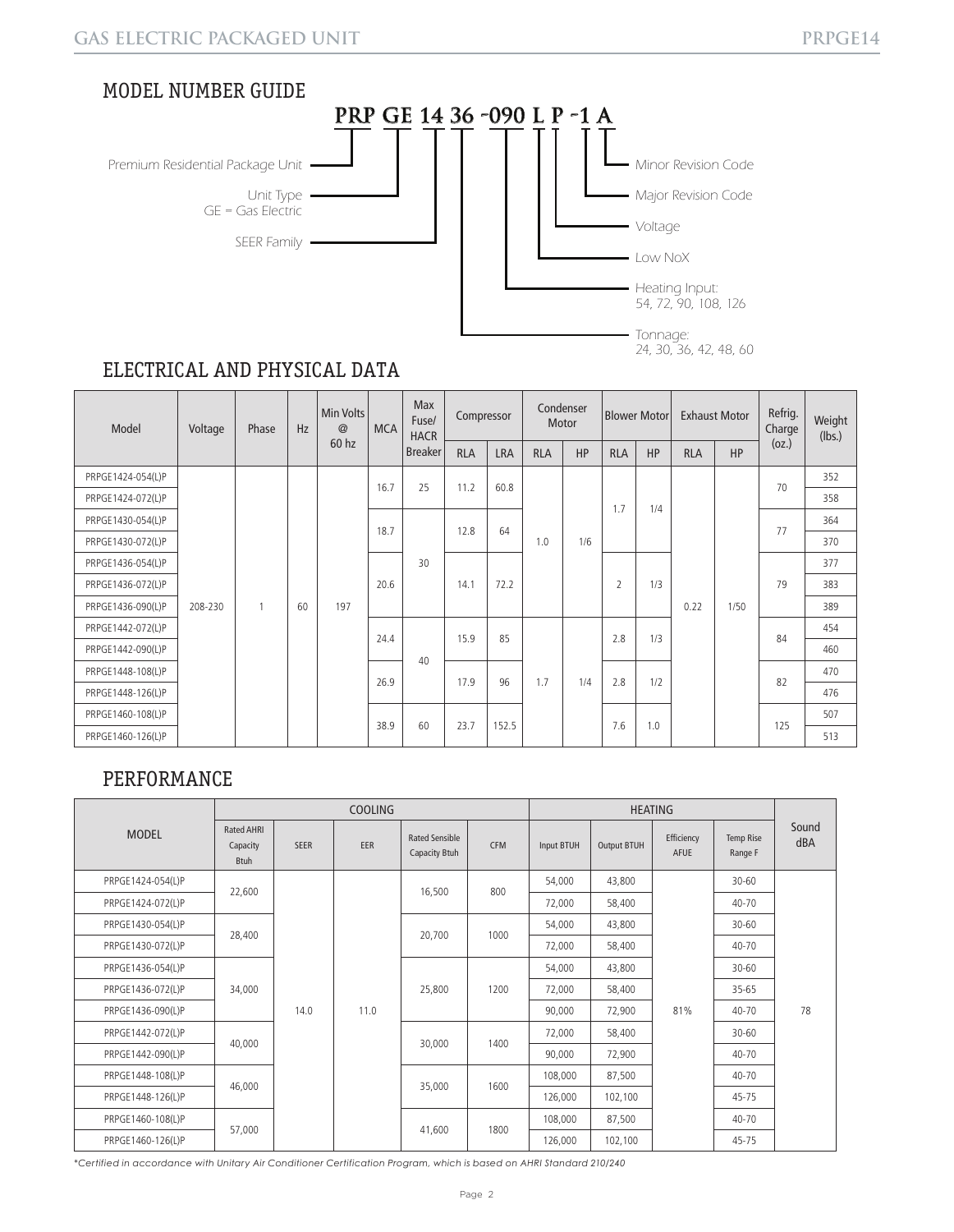| Model            |                   | CFM @ ext. Static Pressure in in. wc without filter, dry coil |      |      |      |                                              |                                                                                 |      |      |  |  |  |
|------------------|-------------------|---------------------------------------------------------------|------|------|------|----------------------------------------------|---------------------------------------------------------------------------------|------|------|--|--|--|
|                  | <b>Blower Tap</b> | 0.1                                                           | 0.2  | 0.3  | 0.4  | 0.5                                          | 0.6                                                                             | 0.7  | 0.8  |  |  |  |
|                  | $\overline{2}$    | 1350                                                          | 1310 | 1270 | 1210 | 1140                                         | 1080                                                                            | 1020 | 950  |  |  |  |
| PRPGE1424        | 3                 | 1110                                                          | 1080 | 1050 | 1000 | 970                                          | 920                                                                             | 870  | 800  |  |  |  |
| <b>PRPGE1430</b> | 4                 | 970                                                           | 950  | 920  | 890  | 850                                          | 820                                                                             | 770  | 710  |  |  |  |
|                  | 5                 | 840                                                           | 820  | 800  | 770  | 750                                          | 720                                                                             | 680  | 620  |  |  |  |
| <b>PRPGE1436</b> | $\overline{2}$    | 1460                                                          | 1380 | 1280 | 1190 | 1100                                         | 990                                                                             | 880  | 760  |  |  |  |
|                  | $\overline{3}$    | 1350                                                          | 1280 | 1200 | 1130 | 1060                                         | 950                                                                             | 870  | 750  |  |  |  |
|                  | $\overline{4}$    | 1080                                                          | 1030 | 960  | 900  | 830                                          | 750<br>700<br>1510<br>1410<br>1310<br>1310<br>1240<br>1140<br>920<br>870<br>820 | 650  |      |  |  |  |
|                  | $\overline{2}$    | 1790                                                          | 1740 | 1670 | 1590 |                                              |                                                                                 |      | 1210 |  |  |  |
| PRPGE1442        | 3                 | 1500                                                          | 1470 | 1430 | 1370 |                                              |                                                                                 |      | 1010 |  |  |  |
|                  | 4                 | 1070                                                          | 1050 | 1010 | 980  |                                              |                                                                                 |      | 690  |  |  |  |
|                  | $\overline{2}$    | 1970                                                          | 1890 | 1790 | 1690 | 1600                                         | 1510                                                                            | 1400 | 1280 |  |  |  |
| PRPGE1448        | 3                 | 1730                                                          | 1690 | 1600 | 1540 | 1450                                         | 1360                                                                            | 1270 | 1150 |  |  |  |
|                  | 4                 | 1520                                                          | 1480 | 1430 | 1370 | 1310<br>1230<br>1120<br>1060<br>1720<br>1670 | 1140                                                                            | 1050 |      |  |  |  |
|                  | 1                 | 1400                                                          | 1320 | 1260 | 1200 |                                              |                                                                                 | 980  | 900  |  |  |  |
| PRPGE1460*       | $\overline{2}$    | 1920                                                          | 1870 | 1820 | 1770 |                                              |                                                                                 | 1450 | 1360 |  |  |  |
|                  | 3                 | 2240                                                          | 2200 | 2140 | 2100 | 2060                                         | 2020                                                                            | 1980 | 1950 |  |  |  |

*\* TAPs 4 & 5 are for Furnace mid point rise.*

# COOLING PERFORMANCE - EXTENDED RATINGS

|                  |                                | Outdoor Temperature - DB °F |      |      |             |      |      |             |      |      |             |      |      |             |      |      |
|------------------|--------------------------------|-----------------------------|------|------|-------------|------|------|-------------|------|------|-------------|------|------|-------------|------|------|
| Outdoor<br>Model | <b>Indoor Temp</b><br>DB/WB °F | $65^\circ$                  |      |      | $82^\circ$  |      |      | 95°         |      |      | $105^\circ$ |      |      | 115°        |      |      |
|                  |                                | <b>Btuh</b>                 | S/T  | kW   | <b>Btuh</b> | S/T  | kW   | <b>Btuh</b> | S/T  | kW   | <b>Btuh</b> | S/T  | kW   | <b>Btuh</b> | S/T  | kW   |
|                  | 85/72                          | 31.700                      | 0.62 | 1.45 | 29,100      | 0.63 | 1.73 | 27,100      | 0.64 | 1.95 | 25,000      | 0.71 | 2.13 | 22,900      | 0.78 | 2.31 |
| <b>PRPGF1424</b> | 80/67                          | 28,600                      | 0.68 | 1.45 | 25,700      | 0.71 | 1.72 | 23,600      | 0.73 | 1.98 | 22,200      | 0.78 | 2.15 | 20,900      | 0.84 | 2.33 |
|                  | 75/63                          | 26,100                      | 0.70 | 1.46 | 24,000      | 0.72 | 1.75 | 22,300      | 0.75 | 1.96 | 20,800      | 0.81 | 2.15 | 19,400      | 0.87 | 2.34 |
|                  | 75/57                          | 22,400                      | 1.00 | 1.46 | 20,800      | 1.00 | 1.75 | 19,600      | 1.00 | 1.98 | 19,100      | 1.00 | 2.16 | 18,700      | 1.00 | 2.35 |
|                  | 85/72                          | 36,800                      | 0.64 | 1.80 | 34,200      | 0.65 | 2.11 | 32,200      | 0.66 | 2.35 | 29,800      | 0.72 | 2.61 | 27,300      | 0.77 | 2.87 |
| <b>PRPGE1430</b> | 80/67                          | 33,100                      | 0.72 | 1.78 | 31,400      | 0.72 | 2.07 | 28,900      | 0.73 | 2.34 | 26,900      | 0.78 | 2.60 | 24,800      | 0.84 | 2.87 |
|                  | 75/63                          | 30,000                      | 0.76 | 1.78 | 28,200      | 0.75 | 2.09 | 26,800      | 0.75 | 2.34 | 25,100      | 0.81 | 2.61 | 23,300      | 0.88 | 2.88 |
|                  | 75/57                          | 27,500                      | 1.00 | 1.79 | 25,000      | 1.00 | 2.11 | 23,200      | 1.00 | 2.35 | 22,900      | 1.00 | 2.61 | 22,600      | 1.00 | 2.87 |
| PRPGE1436        | 85/72                          | 45.000                      | 0.68 | 2.20 | 41,300      | 0.67 | 2.58 | 38,400      | 0.67 | 2.87 | 36,100      | 0.71 | 3.19 | 33,700      | 0.76 | 3.50 |
|                  | 80/67                          | 41,200                      | 0.73 | 2.20 | 37,400      | 0.73 | 2.53 | 34,500      | 0.76 | 2.86 | 32,800      | 0.79 | 3.18 | 31,100      | 0.82 | 3.50 |
|                  | 75/63                          | 38,500                      | 0.75 | 2.19 | 35,300      | 0.78 | 2.58 | 32,900      | 0.80 | 2.87 | 31,000      | 0.83 | 3.18 | 29,100      | 0.85 | 3.49 |
|                  | 75/57                          | 35,500                      | 1.00 | 2.19 | 33,000      | 1.00 | 2.57 | 31,000      | 1.00 | 2.87 | 29,500      | 1.00 | 3.18 | 27,900      | 1.00 | 3.49 |
|                  | 85/72                          | 53,600                      | 0.63 | 2.66 | 50,200      | 0.65 | 3.14 | 47,600      | 0.67 | 3.51 | 43,600      | 0.73 | 3.84 | 39,500      | 0.79 | 4.18 |
| PRPGE1442        | 80/67                          | 50,200                      | 0.69 | 2.65 | 46,000      | 0.73 | 3.08 | 42,700      | 0.75 | 3.50 | 39,500      | 0.81 | 3.84 | 36,300      | 0.87 | 4.19 |
|                  | 75/63                          | 47,200                      | 0.73 | 2.64 | 42,800      | 0.76 | 3.10 | 39,500      | 0.79 | 3.45 | 36,600      | 0.84 | 3.82 | 33,800      | 0.89 | 4.20 |
|                  | 75/57                          | 42,800                      | 1.00 | 2.63 | 38,500      | 1.00 | 3.09 | 35,300      | 1.00 | 3.44 | 34,000      | 1.00 | 3.82 | 32,700      | 1.00 | 4.20 |
|                  | 85/72                          | 64,900                      | 0.63 | 3.15 | 58,200      | 0.66 | 3.63 | 53,100      | 0.69 | 3.99 | 48,600      | 0.74 | 4.38 | 44,100      | 0.78 | 4.76 |
| PRPGE1448        | 80/67                          | 59,200                      | 0.71 | 3.04 | 52,300      | 0.73 | 3.52 | 47,500      | 0.76 | 3.97 | 44.100      | 0.81 | 4.36 | 40.800      | 0.87 | 4.76 |
|                  | 75/63                          | 53,200                      | 0.74 | 3.02 | 47,400      | 0.78 | 3.51 | 42,900      | 0.81 | 3.89 | 40,500      | 0.85 | 4.32 | 38,000      | 0.89 | 4.75 |
|                  | 75/57                          | 46.500                      | 1.00 | 2.99 | 42,100      | 1.00 | 3.49 | 38,700      | 1.00 | 3.87 | 37,800      | 1.00 | 4.31 | 36,800      | 1.00 | 4.75 |
|                  | 85/72                          | 70,300                      | 0.63 | 3.50 | 66,100      | 0.64 | 4.19 | 62,800      | 0.65 | 4.72 | 59,100      | 0.70 | 5.27 | 55,500      | 0.76 | 5.82 |
| <b>PRPGE1460</b> | 80/67                          | 65,700                      | 0.69 | 3.47 | 61,000      | 0.71 | 4.08 | 57,400      | 0.73 | 4.69 | 54,300      | 0.78 | 5.24 | 51,200      | 0.83 | 5.78 |
|                  | 75/63                          | 61,400                      | 0.72 | 3.45 | 56,300      | 0.74 | 4.12 | 52,300      | 0.76 | 4.63 | 50,200      | 0.80 | 5.19 | 48,000      | 0.85 | 5.75 |
|                  | 75/57                          | 54,500                      | 1.00 | 3.42 | 50,100      | 1.00 | 4.09 | 46.700      | 1.00 | 4.61 | 46,300      | 1.00 | 5.17 | 45,900      | 1.00 | 5.73 |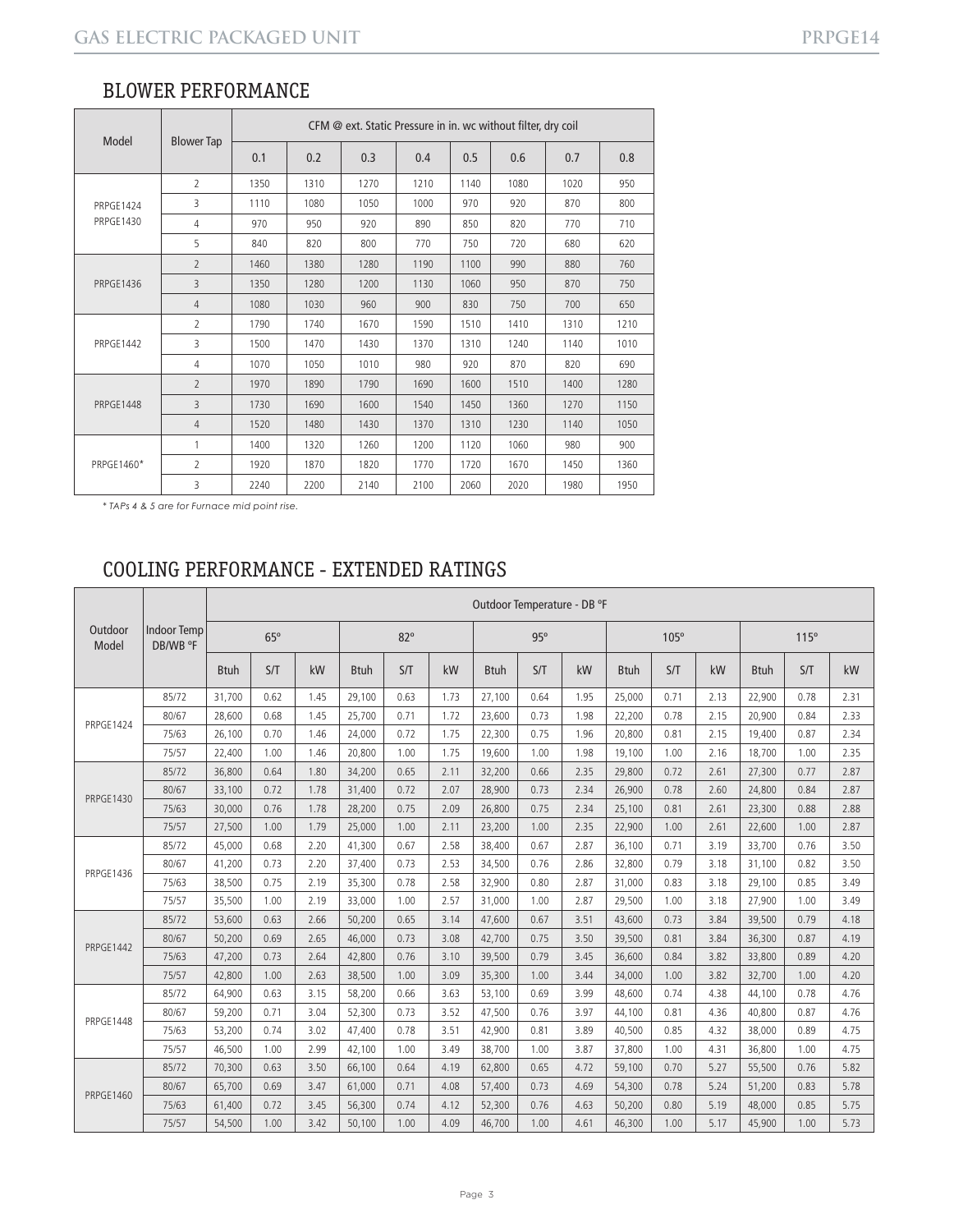# DIMENSIONS (IN.)

| Model     | A     | B     |       | D     | E    |       | G    | н     |       |
|-----------|-------|-------|-------|-------|------|-------|------|-------|-------|
| PRPGE1424 |       |       |       |       |      |       |      |       |       |
| PRPGE1430 | 36.82 | 46.77 | 13.33 | 13.31 | 5.86 | 16.75 | 14   | 28.14 | 22.14 |
| PRPGE1436 |       |       |       |       |      |       |      |       |       |
| PRPGE1442 |       |       |       |       |      |       |      |       |       |
| PRPGE1448 | 40.88 | 55.27 | 18.14 | 18.14 | 4.67 | 19.75 | 19.5 | 32.14 | 26.14 |
| PRPGE1460 |       |       |       |       |      |       |      |       |       |



RIGHT SIDE



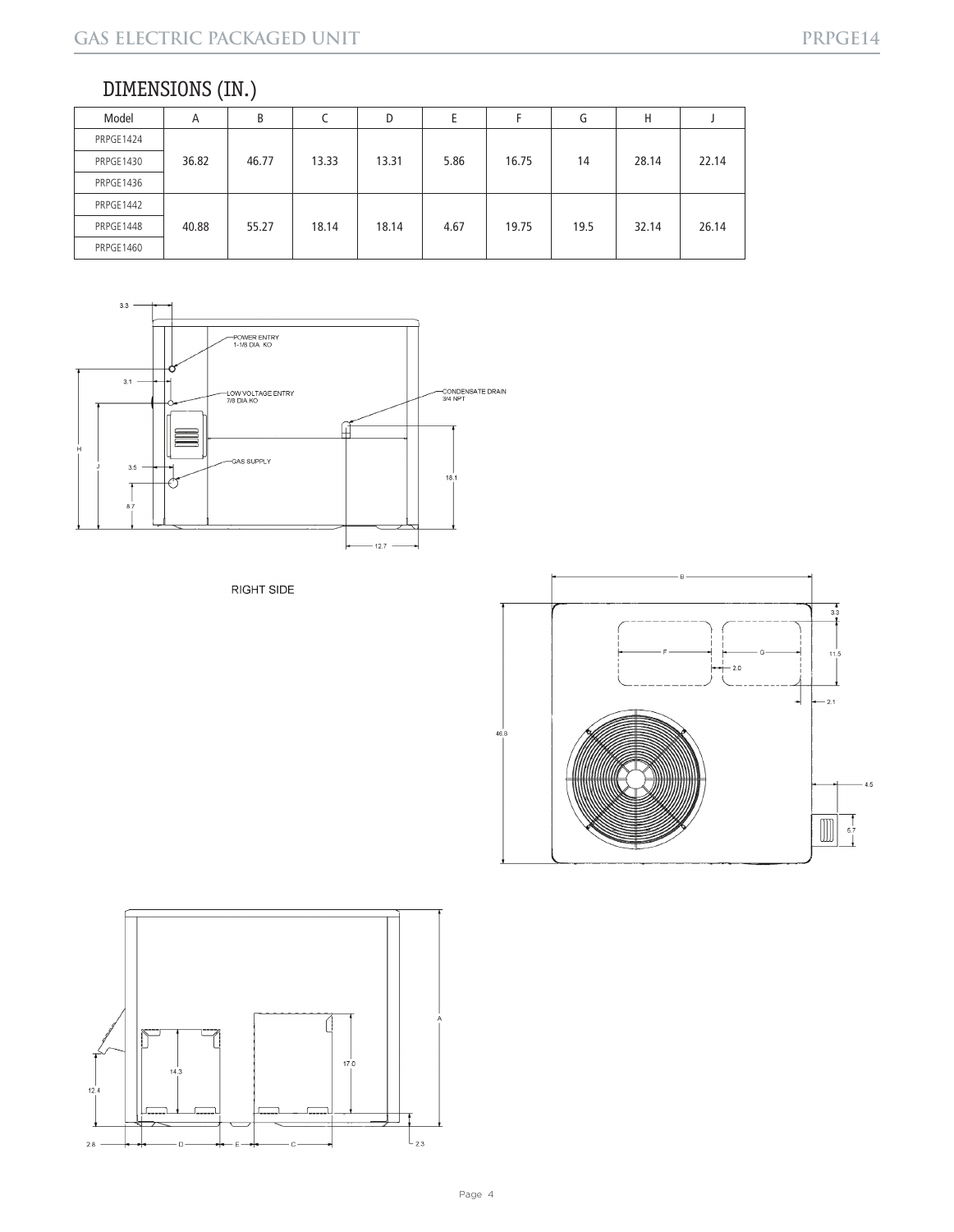# ACCESSORIES

| Description                         | <b>Where Used</b> | <b>Kit Number</b> |
|-------------------------------------|-------------------|-------------------|
| <b>Compressor Crankcase Heater</b>  | All               | 11X27             |
| Compressor Hard Start Kit           | 24, 30, 36, 60    | 10J42             |
| <b>Compressor Hard Start Kit</b>    | 42,48             | 88M91             |
| <b>Compressor Timed-Off Control</b> | All               | 47J27             |
| Down Flow Conversion                | 24, 30, 36        | 1.851401          |
| <b>Down Flow Conversion</b>         | 42,48,60          | 1.851402          |
| Drain pan overflow switch           | All               | 11U75             |
| Filter Rack Kit                     | 24, 30, 36        | <b>11U73</b>      |
| <b>Filter Rack Kit</b>              | 42,48,60          | 11U74             |
| Lifting Brackets                    | All               | <b>11U76</b>      |
| <b>LPG/Propane Conversion Kit</b>   | All               | <b>11U77</b>      |
| Roof Curb                           | 24, 30, 36        | <b>11U78</b>      |
| Roof Curb                           | 42,48,60          | 11U79             |

# ROOF CURB DIMENSIONS

| UNIT#              | <b>MODEL#</b> | n.              | в               |                 | D                |                 |                | G                    |                  |                 |    |
|--------------------|---------------|-----------------|-----------------|-----------------|------------------|-----------------|----------------|----------------------|------------------|-----------------|----|
| LRP/PR/PRP 024-036 | 11U78         | 37 <sub>2</sub> | 27<br>J1        | $34\frac{1}{2}$ | $33\frac{3}{4}$  | $\sqrt{2}$      | $4\frac{1}{2}$ | $18\frac{3}{4}$      | $16\frac{1}{4}$  | 15 <sub>2</sub> | 20 |
| LRP/PR/PRP 042-060 | 11U79         | $45\frac{1}{2}$ | $36\frac{1}{4}$ | $42\frac{3}{8}$ | $33\frac{1}{16}$ | $\triangleleft$ | 20             | 21<br>$\frac{3}{16}$ | $21\frac{9}{16}$ | $15\frac{1}{2}$ | 20 |